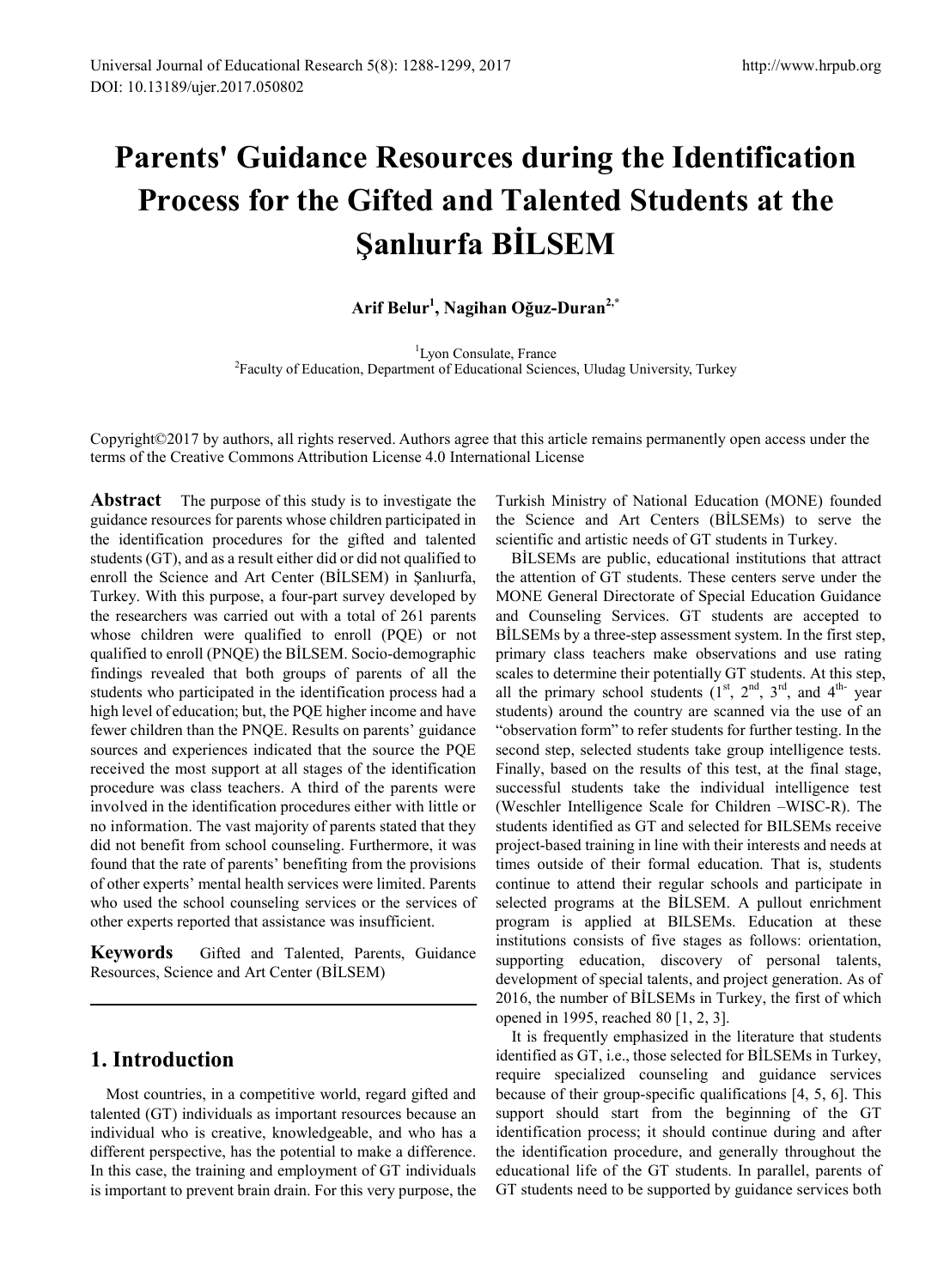at the schools and at the BİLSEMs in the same way that the GT students need to be supported.

In the relevant literature, there are many studies about the various characteristics of GT students, their teachers, and the institutions that serve them or the training programs applied to them. Moreover, in many of the articles and theses about GT children, there are suggestions for their families [7, 8]. However, it is not possible to say that the studies regarding the families of GT students in Turkey, particularly concerning their counseling and guidance needs, have reached a sufficient level [9-14]. A limited number of studies conducted on this subject inquired into the subjects on which subjects the families of GT children generally needed information, with what resources they met these needs , and whether they differed according to the education level of the parents, the education level of the children and whether they were mothers and fathers [12,13]. In addition, in two experimental studies, the effectiveness of face-to-face [14] and remotely [11] applied training programs for the families of GT students were tested. However, when it comes to the identification procedures, it is seen that the experiences and needs of the families of the students who have come out of the process in question, having been identified as GT or otherwise, have never been investigated in any study in Turkey.

The process of identifying GT students is an important step that requires both guidance services support for all students involved in this process as well as their parents. Once entered into the identification process, it is clear that whether or not the students are identified as GT individuals will have various effects on the students involved and their families at the end of this process. At the end of the identification process, in light of the outcome reported to them about their children, parents whose children are identified as GT must wait for support, but parents whose children have not been identified as GT (children of different strengths) also require support and advice [15]. Suarez [15] points out that while the parents of the students identified as GT were focused on the parents of the students who participated in the identification process but were not identified, as GT were not appropriately focused on in the relevant literature. For this purpose, he developed a five-session therapeutic module and used it with the latter group of parents. This intervention aimed to minimize the psychological difficulties that these parents could experience. The program was found to be effective. For Turkey, identifying the guidance needs of the parents of children who have participated in the identification process, and who were or were not identified as GT, is also important. This kind of needs assessment will contribute to the development of models and intervention methods for both groups of identified and not-identified students.

From the point of view of school guidance and counseling services, according to the American Association of School Counselors, school counselors are the key players in meeting the needs of the GT students in their schools. School

counselors have been assigned an important role in the school environment, as an advocate and a voice that contributes to the fairness of education and success [cited in 16]. Accordingly, it is important for school counselors to increase the awareness and knowledge of the guidance needs of parents of all children participating in the GT identification process, and to provide more effective intervention and education opportunities for these children and their families.

#### **1.1. The Present Study**

In the present study, the parents whose children participated in the GT identification process at the Şanlıurfa BİLSEM were examined in terms of their experiences in this process. For this purpose, responses were sought for the following research questions.

1. What are the various socio-demographic characteristics of the parents of students who participated in the identification process?

2. What are the experiences of the parents throughout the identification process?

3. What are the sources from which the parents get help for their guidance needs? If they get help, what is their level of satisfaction with this help?

# **2. Method**

## **2.1. Research Design**

The present study is a survey research study based on parents' self-reported data. Some socio-demographic characteristics of the parents of children who participated in the BİLSEM GT identification process, their experiences throughout the identification process the resources they received to help with their guidance needs, and their level of satisfaction with this help were determined through the opinions the parents stated.

### **2.2. Population and Sampling**

This study was carried out on the parents of students who participated in the BİLSEM GT student identification process in the Şanlıurfa province during the data collection phase of academic year 2012-2013, who completed all three steps (teacher referring, group screening test, and individual identification process), and who were accepted or rejected by this institution. Şanlıurfa BILSEM was selected for investigation, since the first author was working at this province as a school counselor while this study was conducted. Şanlıurfa BILSEM was the only BILSEM at this province.

All sampling procedures were reviewed and approved by the Institutional Review Board of Uludağ University and the Turkish Ministry of Education, Şanlıurfa province. All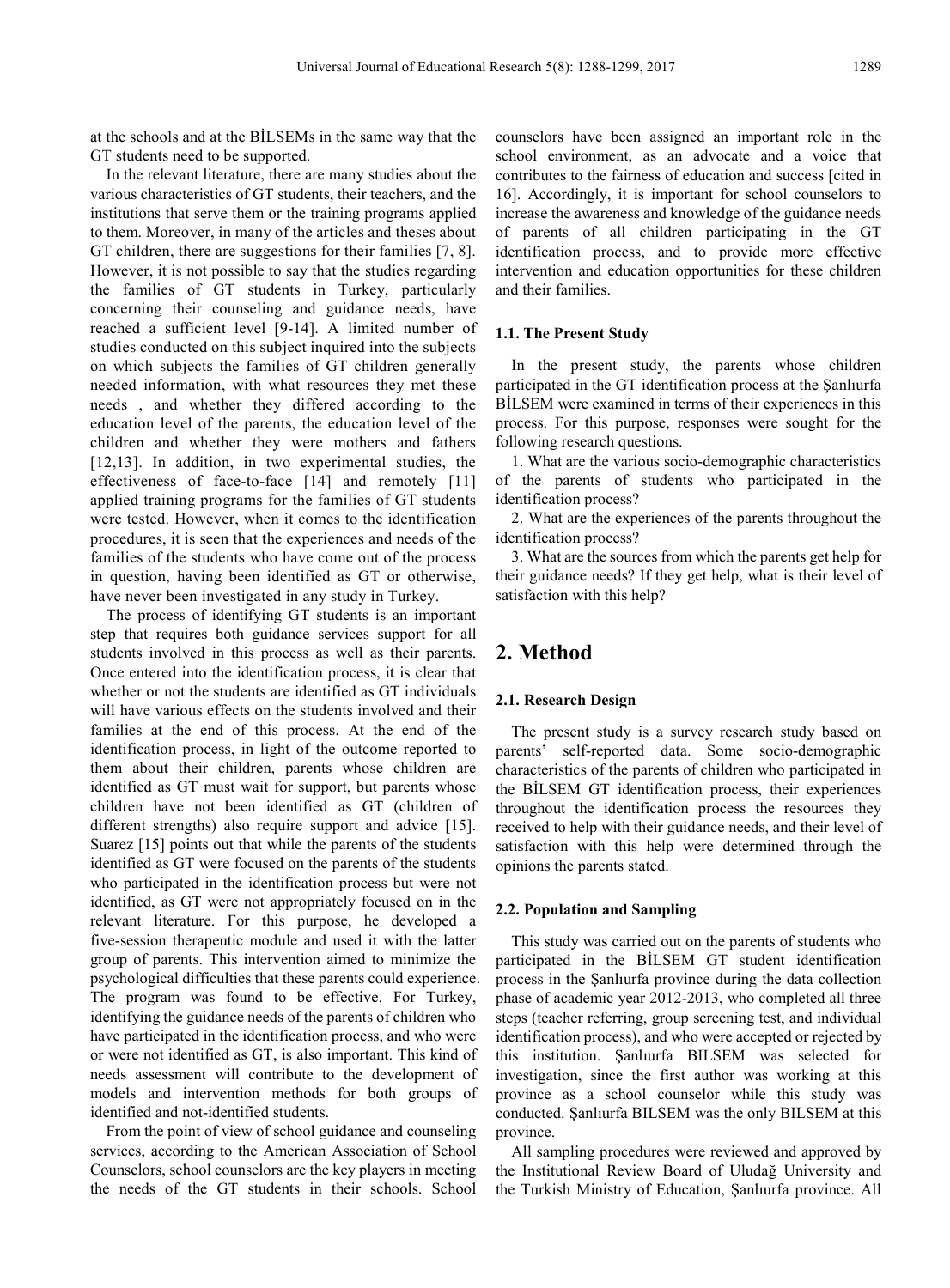the parents of the students were contacted through the students' schools. First, the researchers compiled a list of schools where the students had the highest number of applications for the BİLSEM identification process in the Şanlıurfa province. Then, with the approval and support of the MONE and the school administrations, and with the help of the school counselors, research instruments were given to the students who participated in the BILSEM identification procedures to pass on to their parents. A total of 261 parents who volunteered to participate in the study constituted the sample of the research; this was from the parents of a total of 1100 students who participated in the GT identification process in the 2011 and 2012 academic years. Only one of each student's parents was included in the study. The fathers constituted nearly 56% of the sample ( $n = 147$ ) and the mothers  $44\%$  (n = 114). It was stated by the officials interviewed in the Şanlıurfa BİLSEM that there were originally 30 students who qualified for enrollment but two of the students moved to another city with their families. All the parents of the students enrolled at the Şanlıurfa BİLSEM  $(n = 25)$  were contacted. The parents of three students that did not attend BİLSEM, even though they had the right to enroll, were also contacted during the practices in the schools. Accordingly, the parents of a total of 28 students (42.90% female, 57.10% male) who qualified for enrollment were contacted. When the number of enrolled students was subtracted from the total number of students enrolled in that year's identification process (1100-30 = 1070), the number of students who did not qualify for enrollment was obtained; 415 of those parents in the survey were contacted. The number of returned questionnaires was 293, 32 of which were invalid because of incomplete data. The number of valid questionnaires filled in by the parents was 233. Accordingly, nearly 22% of the study universe consisting of the parents of the students who qualified for enrollment in the study was contacted.

#### **2.3. Data Gathering Instrument**

The researchers developed the survey instrument used in the research. In the development of the questionnaire form, the relevant literature was reviewed for the guidance needs of GT students and their families [1 0 , 17-26], and a draft form consisting of four sections was created. This draft form was reviewed by two faculty members from the Department of Counseling and a counseling doctoral student who took part in the process of identifying GT students. The revised version was applied to two parents whose children participated in the BİLSEM identification process in that year. This review focused on the clarity, scope, and content of the items in the questionnaire.

The first part of the questionnaire aimed to identify some of the socio-demographic characteristics of the families. This section in the questionnaire included open and closed-ended questions about the gender, age, educational status, educational status of the spouse of the person who filled in it,

monthly income of the family, and the number of children in the family.

In the second part of the questionnaire, there were questions aimed at dividing the participants of the study into two groups: "parents of children who qualified for enrollment" (PQE) and "parents of children who did not qualify for enrollment" (PNQE).

The third part of the questionnaire consisted of questions about the parents' experiences during the BİLSEM identification process. This section consisted of closed and open-ended questions concerning parents' sources of information, which sources the parents were most likely to benefit from during the different stages of the GT student identification process, and whether there were changes in the behavior of the family and the school towards the child following the test results. A question was prepared in the form of a five-point Likert-type, and it aimed to determine the extent to which the parents were satisfied with the support they received from the various resources during the application phase.

The fourth part of the questionnaire aimed to identify the "guidance needs" that the participants, as parents, felt so far about their children who participated in the identification process, and the parents' "sources of support" about their guidance needs, and whether they were satisfied with the support they received. The "Guidance needs" section consisted of a total of 39 five-point Likert-type items with four sub-dimensions (Academic, Social, Psychological and Opportunities Provided by the Family), which was written on the basis of the relevant literature [6, 10, 16-32, 33]. The option of the open-ended "other" was also added to the end of these items. Cronbach-Alpha  $(\alpha)$  coefficients that were calculated for this part of the questionnaire ranged from .743 to .890. Scale/subscale intercorrelations were also examined for this part, and the four sub-dimensions were found to be significantly correlated with the total score and each other. However, since the results of the "Guidance needs" section of the scale is beyond the focus of the present study, these results, along with the data gathered by this part of the questionnaire, were not presented.

The final section of part four aimed to determine the parents' "sources of support" concerning their guidance needs, and whether they were satisfied with the support they received. This section included the Likert-type and closed-ended questions about the parents' application status to the school counselor, the level of their satisfaction with the school counselor, and any other experts that the parents received help from and the extent to which they were satisfied with this help. Open-ended space was provided for the participants at the end of the questionnaire for any opinions and recommendations they wished to express.

#### **2.4. Data Collection / Procedure**

The first author collected the data by going to the schools. The questionnaires were distributed in sealed envelopes to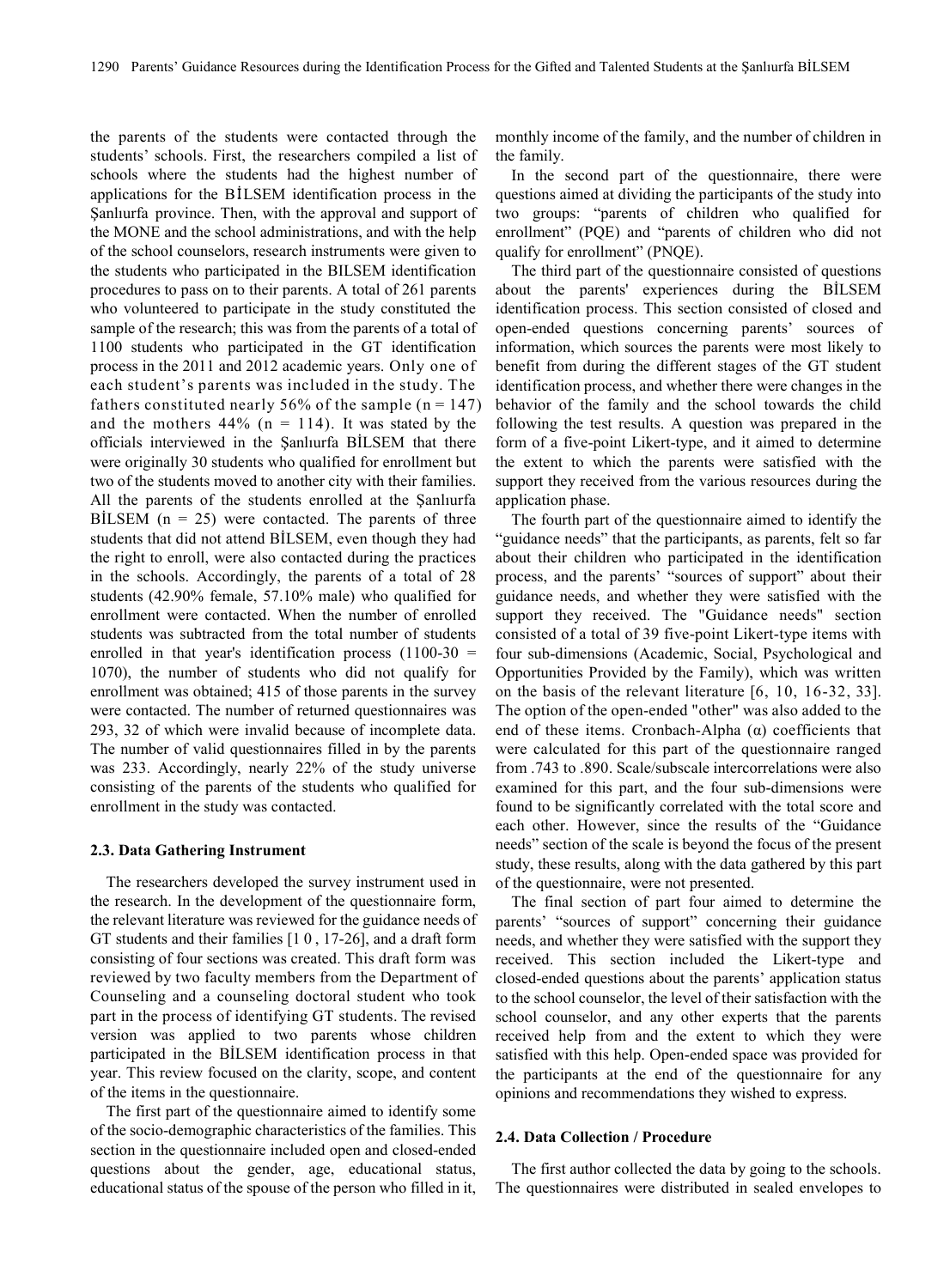the students who participated in the identification process to be given to their parents. The delivery and collection of the questionnaires to the parents who volunteered to participate in the study was completed in March and April of 2013.

## **2.5. Data Analysis**

In the analysis of the data, in addition to descriptive statistics such as mean (*X*), standard deviation (Sd), frequencies (f) and percentages (%), two-way ANOVA was used. The significance level was accepted as .05. The SPSS 17.0 was used in analyzing the data.

# **3. Findings**

## **3.1. Findings about the Socio-Demographic Characteristics of the Parents**

In the study, primarily the frequencies and percentages of various socio-demographic characteristics of the parents who filled in the questionnaire (gender, age, educational status, income level and number of children in the family) were calculated separately for the PQE and PNQE. Results are presented in Table 1. Accordingly, more than half of the participants in the study were the fathers of the participating children. When the parents' decimal age-range groups were examined, it was observed that the majority of participants were in the 36-45 age group. The PQE and PNQE had a similar distribution in terms of age group. Furthermore, when the mean of the ages of the parents participating in the study were calculated for the three groups (PQE, PNQE, and total) these values were 38.77 (Sd=7.60), 38.26 (Sd= 5.93) and 38.31 (Sd =  $6.09$ ), respectively.

|  |  |  | <b>Table 1.</b> Some Socio-demographic Characteristics of Parents |  |
|--|--|--|-------------------------------------------------------------------|--|
|--|--|--|-------------------------------------------------------------------|--|

|                       | PQE            |               |     | <b>PNQE</b>   | Total |               |
|-----------------------|----------------|---------------|-----|---------------|-------|---------------|
| Variable              | f              | $\frac{0}{0}$ | f   | $\frac{0}{0}$ | f     | $\frac{0}{0}$ |
| Gender                |                |               |     |               |       |               |
| Female                | 10             | 35.71         | 104 | 44.63         | 114   | 43.67         |
| Male                  | 18             | 64.28         | 129 | 55.36         | 147   | 56.32         |
| Age                   |                |               |     |               |       |               |
| $25 \&$ below         | -              |               | 1   | .42           | 1     | .38           |
| 26-35                 | 10             | 35.71         | 82  | 35.19         | 92    | 35.24         |
| 36-45                 | 15             | 53.57         | 119 | 51.07         | 134   | 51.34         |
| 46-55                 | $\overline{2}$ | 7.14          | 27  | 11.58         | 29    | 11.11         |
| 56 & above            | 1              | 3.57          |     |               | 1     | .38           |
| Unanswered            |                |               | 4   | 1.71          | 4     | 1.53          |
| Number of<br>children |                |               |     |               |       |               |
| 1                     | $\overline{2}$ | 7.10          | 14  | 6.01          | 16    | 6.10          |
| $\overline{2}$        | 12             | 42.90         | 80  | 34.33         | 92    | 35.20         |
| 3                     | 11             | 39.30         | 80  | 34.33         | 91    | 34.90         |
| 4 & above             | 3              | 10.70         | 59  | 25.32         | 62    | 23.80         |

With regard to number of children in the family, according

to Table 1, the majority of the parents had 2/3 children in their families. The number of PQE with a single child, two children, and three children was higher than for the PNQE. With regard to percentages, PQE exceed the percentage of PNQE for one, two, and three children. Only in the case of four and more children does the percentage of PNQE exceed that of PQE, and PQE families exceed the PNQE families at three categories. Therefore, this finding of the present study is not consistent with the findings of previous studies which indicated that the parents of GT individuals had fewer children [34-35].

After that, the distribution of the educational status of the parents in the study was first examined for the parents who filled in the questionnaire, and then for their non-respondent spouses. The results are presented in Table 2 and Table 3, respectively. Accordingly, nearly half (51%) of the parents participating in the survey were university graduates, and nearly a quarter (26%) was high school graduates. The rate of the PQE with a university degree (64.28%) was higher than both their non-participating partner (50%) and the PNQE (48.92%). The rate of high school and postgraduate graduate parents was higher among PNQEs than the PQEs for the respondent parents. However, considering the total number of university degree and postgraduate degrees of PQEs (the total of both participating and non-participating parents), PQEs  $(64.28 + 3.57 = 67.85\%$  for participating parents, and  $50 + 3.57 = 53.57\%$  for non-participating parents) seem to had a higher level of education than the PNQEs (48.92+ 6.43= 55.35 % for participating parents, and 36.90+.6.43= 43.33 %), consisting with the earlier literature [10, 12, 26, 36-39].

Finally, the socio-economic levels of the parents in the study were examined in terms of the responses the parents provided to the open-ended question regarding the common income of the family. The average monthly income of the participating families was calculated as 3017 TL; this average was 3285 TL for the PQE, and 2975 TL for the PNQE. Hence, it is possible to say that the group composed of the PQE was slightly wealthier or economically had more advantages than the other group.

|                              |    | PQE           |     | <b>PNQE</b>   | Total |               |
|------------------------------|----|---------------|-----|---------------|-------|---------------|
| Educational<br><b>Status</b> | f  | $\frac{0}{0}$ | f   | $\frac{0}{0}$ | f     | $\frac{0}{0}$ |
|                              |    |               |     |               |       |               |
| $\overline{2}$               |    |               | 1   | .42           |       | .38           |
| 3                            | 1  | 3.57          | 21  | 9.01          | 22    | 8.42          |
| 4                            | 3  | 10.71         | 19  | 8.15          | 22    | 8.42          |
| 5                            | 5  | 17.85         | 62  | 26.60         | 67    | 25.67         |
| 6                            | 18 | 64.28         | 114 | 48.92         | 132   | 50.57         |
| 7                            | 1  | 3.57          | 15  | 6.43          | 16    | 6.13          |
| 8                            | -  |               | 1   | .42           | 1     | .38           |
| Total                        | 28 | 99.98         | 233 | 99,85         | 261   | 99.97         |

**Table 2.** Educational Status of Parents who Respond to the Questionnaire

 $\overline{\mathsf{T}}$ 

(1) Non-literate, (2) Literate without degree, (3) Elementary School degree, (4) Secondary School degree, (5) High School degree, (6) University degree, (7) Postgraduate degree, (8) Unanswered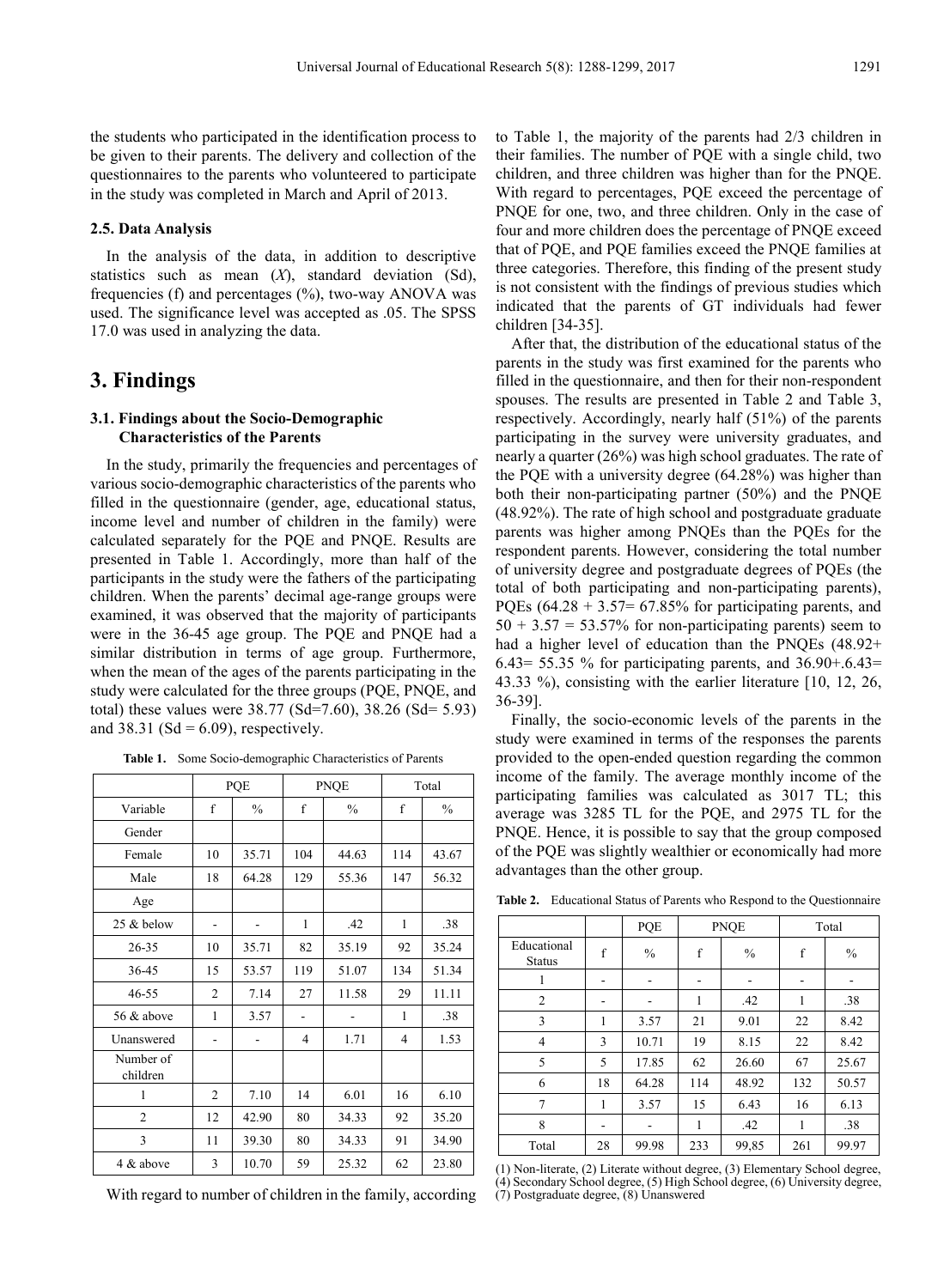|                              | PQE |               |     | <b>PNQE</b>   | Total       |               |
|------------------------------|-----|---------------|-----|---------------|-------------|---------------|
| Educational<br><b>Status</b> | f   | $\frac{0}{0}$ | f   | $\frac{0}{0}$ | $\mathbf f$ | $\frac{0}{0}$ |
| 1                            |     |               | 7   | 3             | 7           | 2.68          |
| $\overline{2}$               |     |               | 6   | 2.58          | 6           | 2.29          |
| 3                            | 4   | 14.29         | 29  | 12.44         | 33          | 12.64         |
| $\overline{4}$               | 2   | 7.14          | 25  | 10.73         | 27          | 10.34         |
| 5                            | 7   | 25            | 64  | 27.47         | 71          | 27.20         |
| 6                            | 14  | 50            | 86  | 36.91         | 100         | 38.31         |
| 7                            | 1   | 3.57          | 15  | 6.44          | 16          | 6.15          |
| 8                            | -   |               | 1   | .43           | 1           | .38           |
| Total                        | 28  | 100           | 233 | 100           | 261         | 100           |

**Table 3.** Educational Status of Parents who did not Respond to the Questionnaire

(1) Non-literate, (2) Literate without degree, (3) Elementary School degree, (4) Secondary School degree, (5) High School degree, (6) University degree, (7) Postgraduate degree, (8) Unanswered

#### **3.2. Findings about the Parents' Experiences during the Identification Process**

For the second question of the study, data were collected regarding the sufficiency of the level of information parents had at the beginning of the identification process; the sources of information that they made use of the most during the application, testing and results learning phases; the information sources that they used the most in the process application, taking the test and learning the test results stages; whether the parents observed any changes in the behavior of the family and the school towards the child after learning the test results, and what these changes were, if any.

The findings on the views of parents concerning how much information the parents they managed to obtain from various sources in the application phase are presented in Table 4.

**Table 4.** Opinions of the Parents on the Sufficiency of their Level of Information at the Application Stage

| Level of                                                   | POE            |               |                | <b>PNOE</b>   | Total          |               |  |
|------------------------------------------------------------|----------------|---------------|----------------|---------------|----------------|---------------|--|
| Satisfaction                                               | f              | $\frac{0}{0}$ | f              | $\frac{0}{0}$ | f              | $\frac{0}{0}$ |  |
| Fully Informed                                             | 8              | 28.57         | 29             | 12.45         | 37             | 14.18         |  |
| Well Informed                                              | 7              | 25.00         | 35             | 15.02         | 42             | 16.09         |  |
| Partly Informed                                            | 9              | 32.15         | 77             | 33.05         | 86             | 32.95         |  |
| Insufficiently<br>Informed                                 | $\overline{2}$ | 7.14          | 47             | 20.17         | 49             | 18.77         |  |
| Involved in the<br>process<br>without prior<br>information | 2              | 7.14          | 43             | 18.45         | 45             | 17.24         |  |
| Unanswered                                                 |                |               | $\overline{c}$ | 0.86          | $\overline{2}$ | 0.77          |  |
| Total                                                      | 28             | 100           | 233            | 100           | 261            | 100           |  |

As seen in Table 4, nearly one-third (32.95%) of the parents reported that they were partly informed. The fact that 17.24% of the participants stated that they were involved

in the process without any prior information can be seen as important data, as it reflects the idea that the parents did not receive any support rather than whether they were satisfied with it. Furthermore, when the sum of the rates of those who obtained various grades of information between "fully informed" and "partly informed" was examined, the level of PQE who had sufficient knowledge at the beginning of the whole process seemed to be higher (85.7%) than for the other group (60.5%).

The sources that parents used to get information during the three stages of the identification process are presented in Tables 5, 6, and 7, respectively. Accordingly, as seen in Table 5, when the sources of information utilized the most during the application stage are examined, it is seen that the parents made use of the class teachers the most, and other resources were far behind the class teachers for both the PQE and the PNQE. However, it is also noticeable that BİLSEM (25%) was the second most utilized source for the PQE. Although BİLSEM was unlikely to be of benefit during the application phase, the fact that the PQE used this particular resource or information, either through their own efforts or due to the fact that their children were already enrolled when the data of this study were collected, it is possible to think that PQE parents made substantial use of BİLSEM. A remarkable proportion of parents, especially the PNQE (47.21 %), did not answer this question.

|  |  |  |  |  | <b>Table 5.</b> Sources of the Parents during Application Stage |  |
|--|--|--|--|--|-----------------------------------------------------------------|--|
|--|--|--|--|--|-----------------------------------------------------------------|--|

|                                                 |                | PQE           | <b>PNQE</b>    |       |  |
|-------------------------------------------------|----------------|---------------|----------------|-------|--|
| Sources                                         | $\mathbf f$    | $\frac{0}{0}$ | f              | $\%$  |  |
| Class teacher                                   | 18             | 64.28         | 104            | 44.63 |  |
| <b>BİLSEM</b>                                   | 7              | 25            | 1              | .42   |  |
| Friend/s                                        | 1              | 3.57          | 4              | 1.71  |  |
| Family members                                  |                |               | 4              | 1.71  |  |
| Internet-web                                    |                |               | $\overline{2}$ | 0.84  |  |
| Parents of other GT                             |                |               | 1              | .42   |  |
| School Management                               |                |               | 4              | 1.71  |  |
| School guidance services                        |                |               | $\overline{2}$ | .84   |  |
| Radio-TV                                        |                |               | 1              | .42   |  |
| Guidance and Research<br>Center of the Province |                |               |                |       |  |
| Books, Articles,<br>Publications                |                |               |                |       |  |
| Other sources                                   |                |               |                |       |  |
| Unanswered                                      | $\overline{2}$ | 7.14          | 110            | 47.21 |  |
| Total                                           | 28             | 100           | 233            | 100   |  |

With regards to the sources that the parents used the most during and after the test taking stages, Tables 6 and 7 present very similar findings in regard to that, in both of these stages, the sources that the parents used the most were their children's classroom teacher and BİLSEM. However, the order of the most used sources seems to be changed according to the phases of the identification process. While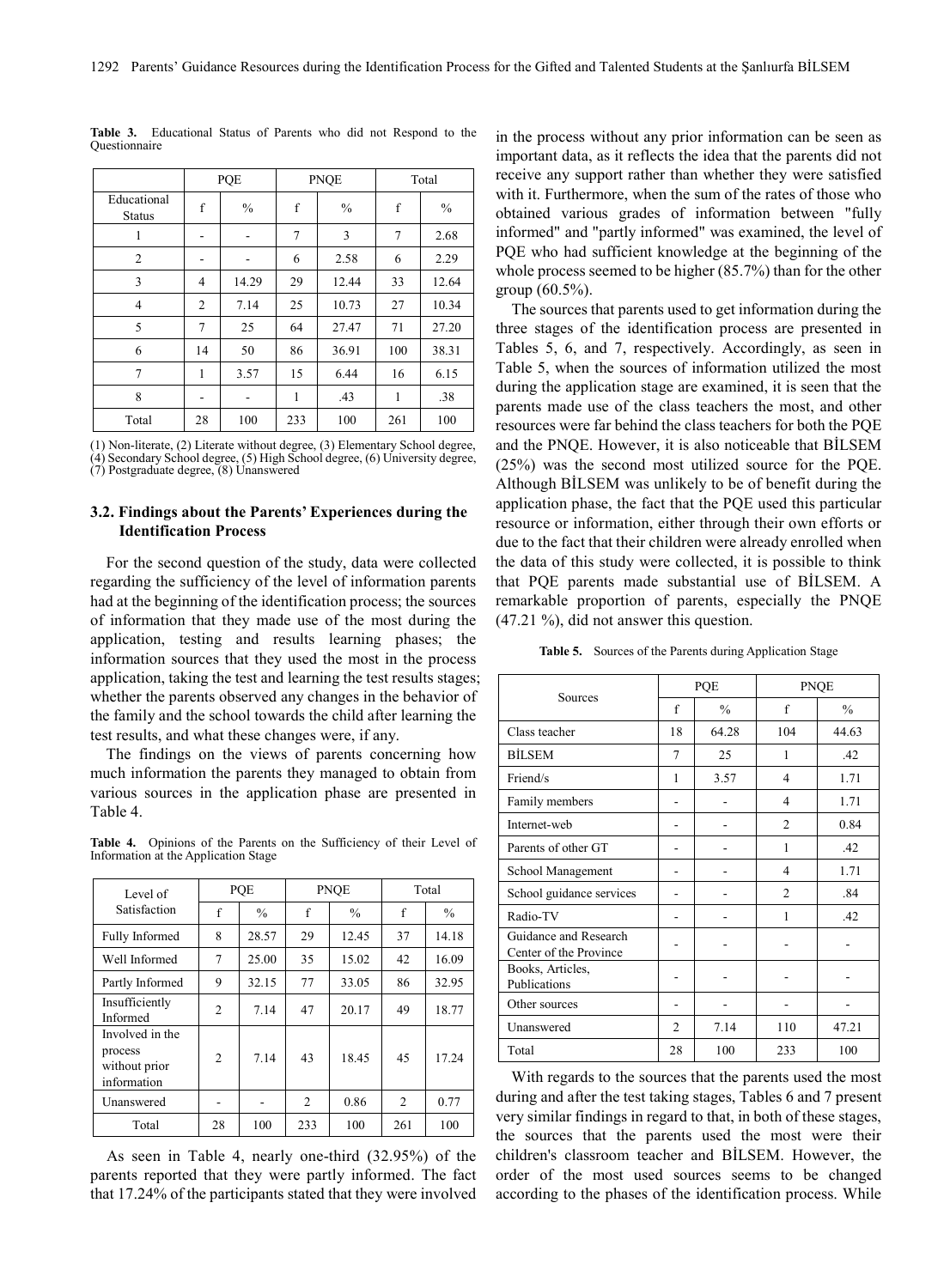in the test taking stage, the most used resource was the class teacher for the PQE, this source replaced with the BILSEM during the learning the results stage. Comparing the PQE and the PNQE in the two stages of the process, in the PQE group, while the support from BİLSEM was the highest after the test taking stage, it was revealed that the class teachers were the number one source of information for the PNQE in both of the test taking and learning the results stages. Additionally, it is interesting to note that for both groups of parents at all three stages of the identification process (application, test taking, and learning the results), the rate of the parents who did not answer the question was very high. Being unwilling to answer these questions seems more prevalent among the PNQE than the PQE in all three stages. For Tables 5, 6, and 7, the high rates of unanswered questions might have resulted for several reasons. For instance, although there was an "other" option in the questionnaire, there was not a "none" option. Therefore, parents who did not use any of these sources, or did not seek any support, might have passed over this question. Alternatively, respondent parents might have suffered from survey fatigue at this stage of the study. These limitations of the data gathering instrument of the present study should be considered in further studies, as it will be discussed in the discussion section. Moreover, an additional question to consider might be whether the PNQE group felt any commitment to answer these questions since their children had not been accepted into the program.

This study also revealed findings regarding whether there was any difference in the behavior of the family members after learning the test results. The opinions and observations of the participating parents are presented in Table 8.

| <b>Table 6.</b> Sources of the Parents during Test Taking Stage |
|-----------------------------------------------------------------|
|-----------------------------------------------------------------|

|                                                 |    | PQE           | <b>PNQE</b>    |               |  |
|-------------------------------------------------|----|---------------|----------------|---------------|--|
| Sources                                         | f  | $\frac{0}{0}$ | f              | $\frac{0}{0}$ |  |
| Class teacher                                   | 12 | 42.85         | 49             | 21.03         |  |
| <b>BILSEM</b>                                   | 7  | 25            | 12             | 5.15          |  |
| Friend/s                                        | 1  | 3.57          | $\overline{2}$ | .85           |  |
| Family members                                  | 1  | 3.57          | 6              | 2.57          |  |
| Internet-web                                    |    |               | 3              | 1.28          |  |
| Parents of other GT                             | 1  | 3.57          | 1              | $-42$         |  |
| School Management                               |    |               | 7              | 3.00          |  |
| School guidance services                        |    |               | $\overline{4}$ | 1.71          |  |
| Radio-TV                                        |    |               |                |               |  |
| Guidance and Research<br>Center of the Province | 1  | 3.57          | 5              | 2.14          |  |
| Books, Articles,<br>Publications                |    |               | $\overline{2}$ | .85           |  |
| Other sources                                   |    |               |                |               |  |
| Unanswered                                      | 5  | 17.85         | 142            | 60.95         |  |
| Total                                           | 28 | 100           | 233            | 100           |  |

| Table 7. Sources of the Parents during Learning the Results Stage |  |
|-------------------------------------------------------------------|--|
|-------------------------------------------------------------------|--|

|                                                 |                | PQE           | <b>PNQE</b>    |               |  |
|-------------------------------------------------|----------------|---------------|----------------|---------------|--|
| Sources                                         | f              | $\frac{0}{0}$ | f              | $\frac{0}{0}$ |  |
| Class teacher                                   | 6              | 21.42         | 42             | 18.02         |  |
| <b>BİLSEM</b>                                   | 16             | 57.14         | 5              | 2.14          |  |
| Friend/s                                        | 1              | 3.57          | $\overline{2}$ | .85           |  |
| Family members                                  |                |               | 6              | 2.57          |  |
| Internet-web                                    |                |               | 4              | 1.71          |  |
| Parents of other GT                             |                |               |                |               |  |
| School Management                               | -              |               | 4              | 1.71          |  |
| School guidance services                        | $\mathfrak{D}$ | 7.14          | 9              | 3.86          |  |
| Radio-TV                                        |                |               |                |               |  |
| Guidance and Research<br>Center of the Province |                |               |                |               |  |
| Books, Articles,<br>Publications                |                |               | $\overline{2}$ | .85           |  |
| Other sources                                   |                |               |                |               |  |
| Unanswered                                      | 3              | 10.71         | 159            | 68.24         |  |
| Total                                           | 28             | 100           | 233            | 100           |  |

**Table 8.** Parents' Views on whether There was a Change in Behaviors towards the Child in the Family after Taking the Test Results

|             | Yes |       |     | No            | Total |               |
|-------------|-----|-------|-----|---------------|-------|---------------|
| Groups      |     | $\%$  |     | $\frac{0}{0}$ |       | $\frac{0}{0}$ |
| PQE         | 13  | 46.43 | 15  | 53.57         | 28    | 100           |
| <b>PNQE</b> | 21  | 9.01  | 212 | 90.98         | 233   | 100           |
| Total       | 34  | 13.03 | 227 | 86.97         | 261   | 100           |

According to Table 8, it was reported that following the period when the test results were learned, there were more changes of behavior towards their children among the PQE than the PNQE. Nearly half (46%) of the PQE stated that upon learning the test results, there was a change in behavior within the family towards their children, whereas a lower amount of PNQE (9.01%) reported behavior changes toward their children. When parents were asked to explain these changes in an open-ended question in the questionnaire, the number of responses to this item was found to be very low for both parent groups. Only 5 out of 28 parents (approximately 18 %) from the PQE group and only 7 out of 233 PNQE parents (3%) responded. The proportion of the PQE who are willing to answer to the question seems higher than the proportion of the PNQE. Among the answers were statements including: "an increase in admiration, appreciation" and "increase in showing interest within the family", "more pamper" and "take it more seriously" from the PQE; whereas the PNQE stated, "increase in showing interest within the family", "increase in being more active for the child", "more respect", "sibling jealousy", and "despondency". However, since there were no more than two responses to any item, this data does not need to be shown in a separate table.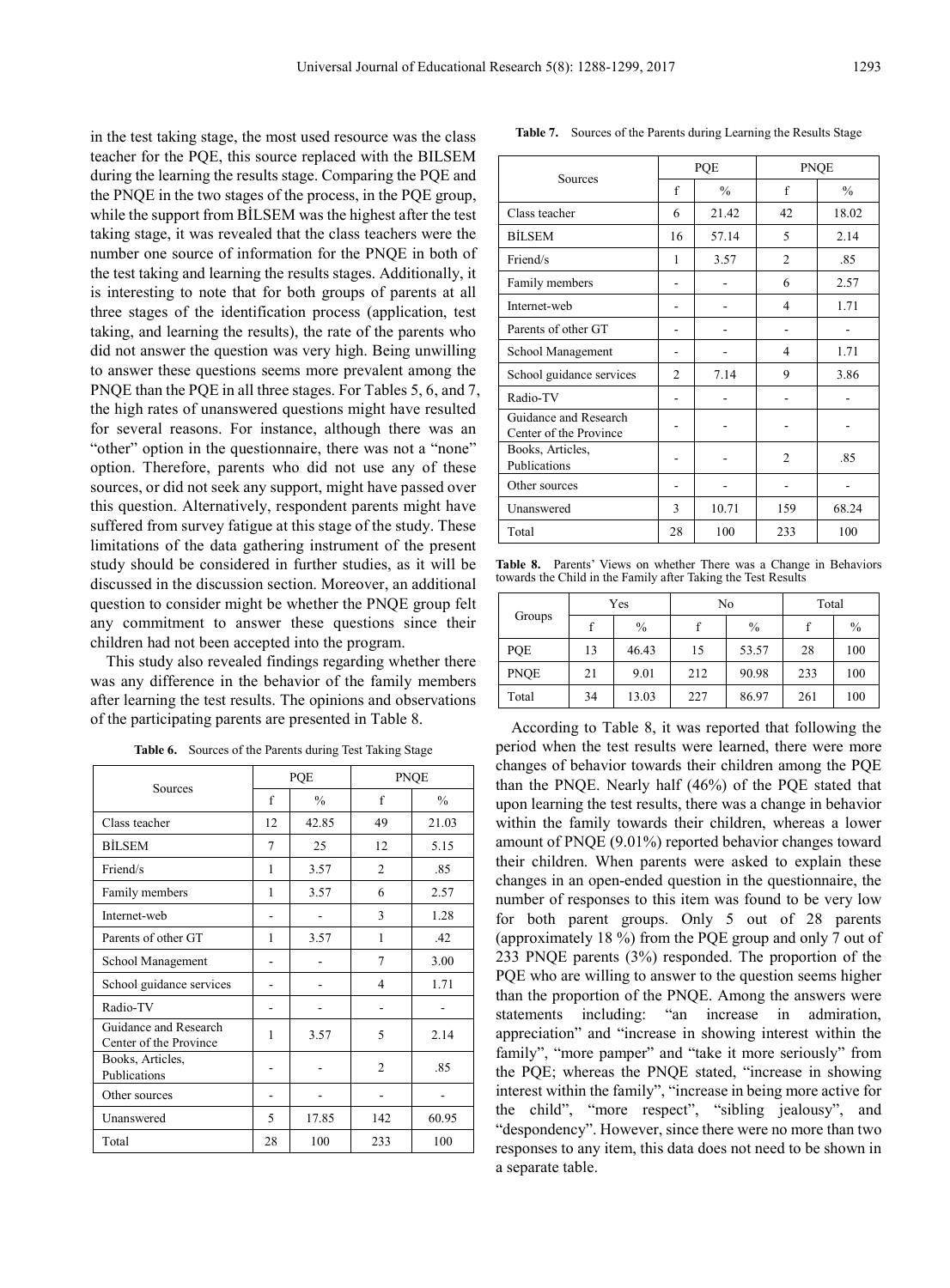The findings, according to the parents, related to behavioral changes in schools towards the participating students in the identification processes after learning the test results are presented in Table 9.

**Table 9.** Parents' Views on Changes in Behavior in the School after Learning the Test Results

|             | Yes |               |     | No            | Total |               |
|-------------|-----|---------------|-----|---------------|-------|---------------|
| Groups      |     | $\frac{0}{0}$ |     | $\frac{0}{0}$ |       | $\frac{0}{0}$ |
| PQE         | 13  | 46.43         | 15  | 53.57         | 28    | 100           |
| <b>PNOE</b> | 17  | 7.29          | 216 | 92.70         | 233   | 100           |
| Total       | 30  | 11.49         | 231 | 88.50         | 261   | 100           |

Table 9 shows that nearly half of the PQE (46.43%) stated that there was a change towards their child in schools after the identification process. According to their parents, the students who qualified to enroll encountered more changed behavior in school in comparison to those students who did not qualify. Similar to the previous question, when parents were asked to explain these changes in an open-ended question in the questionnaire, the number of responses to this item was found to be very low for both parent groups. Only 7 out of 28 parents from the PQE group, and only 6 out of 233 PNQE responded. However, this proportion represents 25% of the PQE group and half of the PQE who reported any change. Therefore, once more, the proportion of the PQE who are willing to answer to the question seems higher than the proportion of the PNQE. Among the answers were: "Began to be envied by friends", "friends' point of view and expectations differed", "more attention and importance started to be given". Additionally, PQE reported, "attract the attention of other parents", whereas PNQE reported, "teacher felt sorry", and "they were surprised". However, since there were no more than three responses to any item, this data does not need to be shown in a separate table. The finding of the present study about the changes in behavior in the school toward the students participated in the GT identification process and labeled as GT is consistent with the previous literature. According to Suarez [15] children will receive additional support in the public school when they are labeled as gifted, however, the effects the label has on those who are participated to the identification process but do not received the GT label was not investigated previously.

## **3.3. The Findings about the Sources of Support for the Parents' Guidance Needs and the Level of their Perceived Satisfaction with this Help**

In order to find an answer to the third research question, data were collected about the parents' application to the school counselor, their level of satisfaction with the service they received, whether they received services from other experts, which other experts they received help from, and their level of satisfaction with services they received from other experts. The findings regarding the status of parents' applications to the school counselor for their children who were involved in the identification process are presented in Table 10. Approximately 51% of the parents did not apply to the school counselor because they did not have the problems mentioned in the questionnaire; further, 35% said that they had some problems, but they did not ask for any help from the school counselor; nearly 12% asked for help from the school counselor for some problems they experienced, and as little as 1% said they asked for help from the school counselor for all their problems. It is understood that the majority of the parents (86%) did not apply to the school counselor, either because they did not need it (51%) or because they still did not apply, even if they needed it (35%). Although there seemed to be a similarity between the PQE and PNQE, it can be said that the rate of those parents who asked for help from the school counselor was higher among the PQE. Nearly 13% of the participating parents and about 21% of the PQE in the study asked for help from the school counselor. This rate was 12% for the PNQE.

**Table 10.** Status of Participating Parents application to the School Counselor Asking for Help

| Request for<br>Help | PQE            |               |     | <b>PNQE</b>   | Total          |               |  |
|---------------------|----------------|---------------|-----|---------------|----------------|---------------|--|
|                     | f              | $\frac{0}{0}$ | f   | $\frac{0}{0}$ | f              | $\frac{0}{0}$ |  |
|                     | 13             | 46.43         | 120 | 51.50         | 133            | 50.95         |  |
| 2                   | 7              | 25.00         | 85  | 36.48         | 92             | 35.24         |  |
| 3                   | 5              | 17.86         | 26  | 11.15         | 31             | 11.87         |  |
| 4                   |                | 3.57          | 2   | 0.85          | 3              | 1.15          |  |
| 5                   | $\overline{c}$ | 7.14          |     |               | $\overline{c}$ | 0.76          |  |
| Total               | 28             | 100           | 233 | 100           | 261            | 100           |  |

(1) We never applied to the school counselor because our child did not have any of the problems above; (2) Our child had some problems, but we never asked for help from the school counselor; (3) We asked for help some of our problems from the school counselor; (4) We asked for help for all our problems from the school counselor,  $(5)$  Unanswered.

The findings on the extent to which the parents who received services from the school counselor were satisfied with it are presented in Table 11.

**Table 11.** Opinions of the Parents on the Adequacy of the Help They Received from the School Counselors

| Level of               | POE |               |    | <b>PNOE</b>   | Total |               |
|------------------------|-----|---------------|----|---------------|-------|---------------|
| satisfaction           | f   | $\frac{0}{0}$ | f  | $\frac{0}{0}$ | f     | $\frac{0}{0}$ |
| Fully satisfied        |     |               |    | 3.57          |       | 2.94          |
| <b>Ouite</b> satisfied | 3   | 50            | 6  | 21.43         | 9     | 26.47         |
| Partly satisfied       | 3   | 50            | 12 | 42.86         | 15    | 44.12         |
| Little satisfied       |     |               | 5  | 17.86         | 5     | 14.71         |
| Never satisfied        |     |               | 4  | 14.28         | 4     | 11.76         |
| Total                  | 6   | 100           | 28 | 100           | 34    | 100           |

According to Table 11, half of the PQE who received help from the school counselor were "quite satisfied", and the other half of that group were "partly satisfied" with this help. "Little satisfied" and "Never satisfied" options were only reported by the PNQE group: the total percentage for these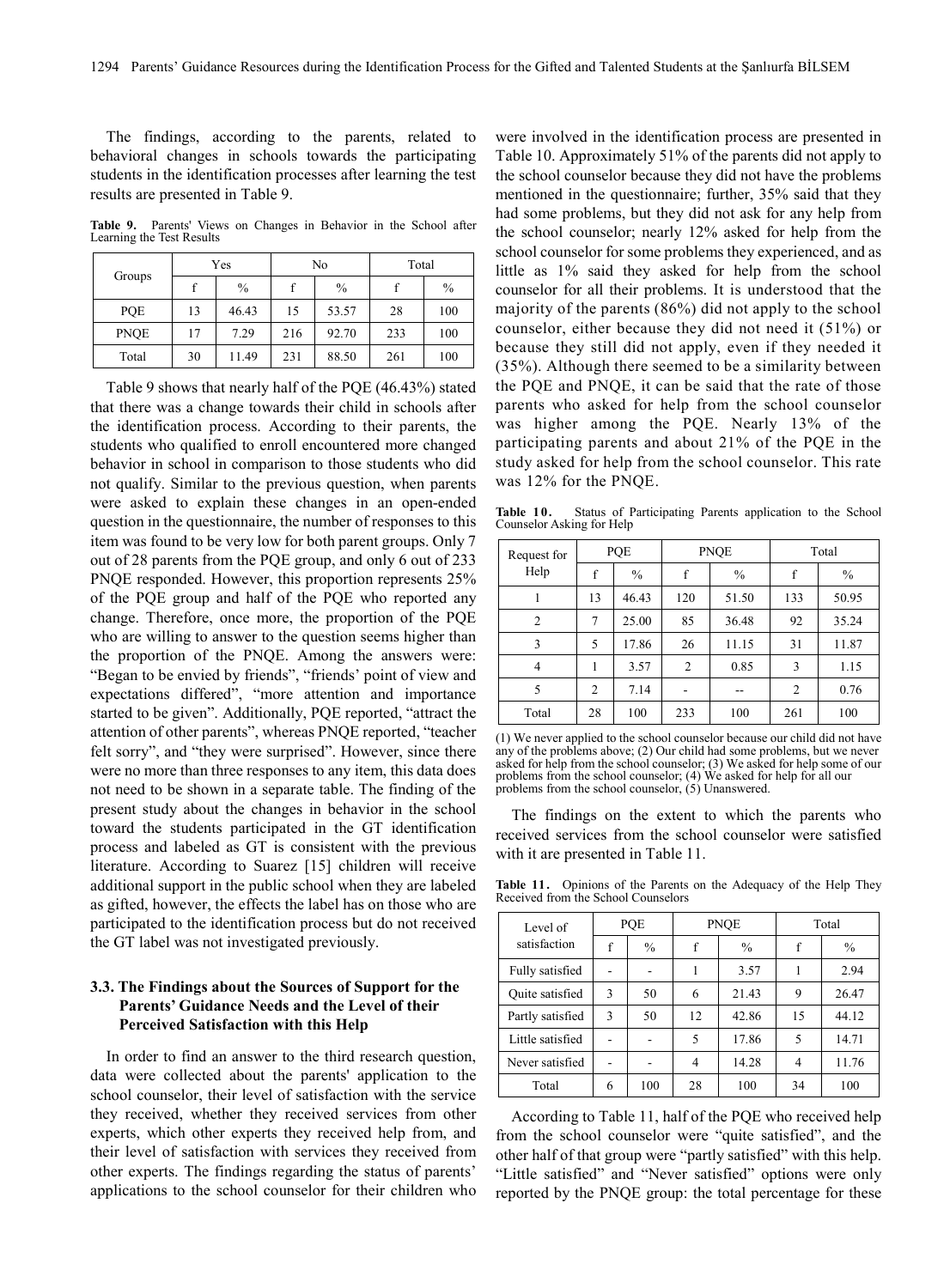answers was 32.14%, whereas the total for the "fully", "quite", and "partly satisfied" options was 67.86%. Therefore, it is possible to say that the PQE were more satisfied with the service they received than the PNQE. Alternatively, the PNQE group was comparatively very dissatisfied, with 32% having "little satisfaction" or less, compared with zero percent of PQE in the same categories.

The findings of the study on the status of the parents' application to an expert other than the school counselor (psychiatrist, psychologist, BİLSEM's counselor and other expert/s) to get services about the children participating in the identification process are presented in Table 12. Additionally, Table 13 illustrates the data for other experts to whom the parents applied for help on the issues related to their children, even though there were very few.

**Table 12.** Status of the Parents' Application to other Experts other than School Counselor

|            | PQE         |       |     | <b>PNQE</b>   | Total |               |  |
|------------|-------------|-------|-----|---------------|-------|---------------|--|
|            | $\mathbf f$ | $\%$  | f   | $\frac{0}{0}$ | f     | $\frac{0}{0}$ |  |
| Yes        | 4           | 14.28 | 18  | 7.72          | 22    | 8.42          |  |
| No         | 23          | 82.14 | 212 | 90.98         | 235   | 90.03         |  |
| Unanswered |             | 3.57  | 3   | 1.28          |       | 1.53          |  |
| Total      | 28          | 100   | 233 | 100           | 261   | 100           |  |

**Table 13.** Other Experts the Parents Applied to Help other than the School Counselor

|                       |                | POE           |                | <b>PNOE</b>   | Total |               |
|-----------------------|----------------|---------------|----------------|---------------|-------|---------------|
| Expert                | f              | $\frac{0}{0}$ | f              | $\frac{0}{0}$ | f     | $\frac{0}{0}$ |
| Psychiatrist          |                |               | 8              | 3.43          | 8     | 3.06          |
| Psychologist          |                | 3.6           | 6              | 2.57          | 7     | 2.70          |
| BİLSEM's<br>Counselor | $\overline{2}$ | 7.15          | $\overline{c}$ | 0.86          | 4     | 1.53          |
| Other                 |                |               | 3              | 1.29          | 3     | 1.15          |
| Unanswered            | 25             | 89.79         | 214            | 91.84         | 239   | 91.57         |
| Total                 | 28             | 100           | 233            | 100           | 261   | 100           |

Considering Tables 12 and 13 together, the PQE seemed to be in a better position to receive special guidance and counseling services from the school counselor than the PNQE. However, the PNQE seemed to apply to a wider range of sources than the PQE. While school counselors, psychologists, and BILSEM's own counselor were the experts the PQE applied to on the issues related to their children, in addition to these three experts, PNQE also applied to psychiatrists and other experts (pediatrician and teacher, both of which are not mental health personnel). However, it should be noted that the number of parents who made use of the BİLSEM's psychological counseling services was lower than expected. Although previously, especially the PQE reported they used BILSEM as a primary resource both at the test taking and learning the results stages of the GT identification process, it seems that their main source in BILSEM was not the counselor of the center.

Finally, the last question of the study was about the parents'

satisfaction with the services they received from "other experts". However, due to the low number of parents who applied to experts other than the school counselor  $(N= 3$  for PQE, and N= 19 for PNQE) these results are not given in separate tables. Although with such low response rates it seems not possible to drawn useful conclusions, according to the answers given by the parents regarding the level of the service they received, it was seen that 37.5% of the PNQE who applied to a psychiatrist were "never", 25% were "very little", 25% were "partially" (25%), and 12.5% were "fully" satisfied . No PQE applied to a psychiatrist. While the PQE reported that s/he was "partially" satisfied with the help s/he received from the psychologist, 67% of the PNQE were "partially" and 33% "never satisfied" with the service. Hence, it is possible to interpret that the majority of the parents who applied for help from both a psychiatrist and a psychologist found that they were "very little" satisfied with the help they received. While half of the parents who received help from the BİLSEM's psychological counselor reported that they were "fully satisfied" with the help received, the other half reported that they were "partially satisfied" with it. In this sense, it is possible to say that that the level of satisfaction of parents who applied to BİLSEM counseling services with the help they received was higher than for the other experts.

# **4. Discussion**

## **4.1. Discussion about the Socio-Demographic Characteristics of the Parents**

Most of the parents who participated in this study were fathers. While it was seen that the female rate of participants in the previous studies [10, 12, 26, 36-37] was higher than the males, there were few studies [39] in which the rate of male participants was higher. In this regard, while it was found that most of the previous studies had a higher proportion of women than of men, the studies in which the proportion of men was higher were also available. This particular situation is explained in the relevant literature by the fact that the mothers of GT children were more willing to participate in the studies, and that they were more interested in their children's education than their fathers. Similarly, in western literature, mothers are reported as being more involved in their children's education and educational activities [40-41]. In the present study, the finding that more fathers answered the questionnaire was likely to be explained by the influence of the social and cultural environment on the roles of men and women. This was because the city of Şanlıurfa, where the research was conducted, is located in the southeastern part and on the Syrian border of Turkey. In this region, a patriarchal culture was more dominant, whereby men had more rights to speak out and were more enterprising [42].

The average age of the parents in the study group was very close to one another; it was 38 years old for the parents of the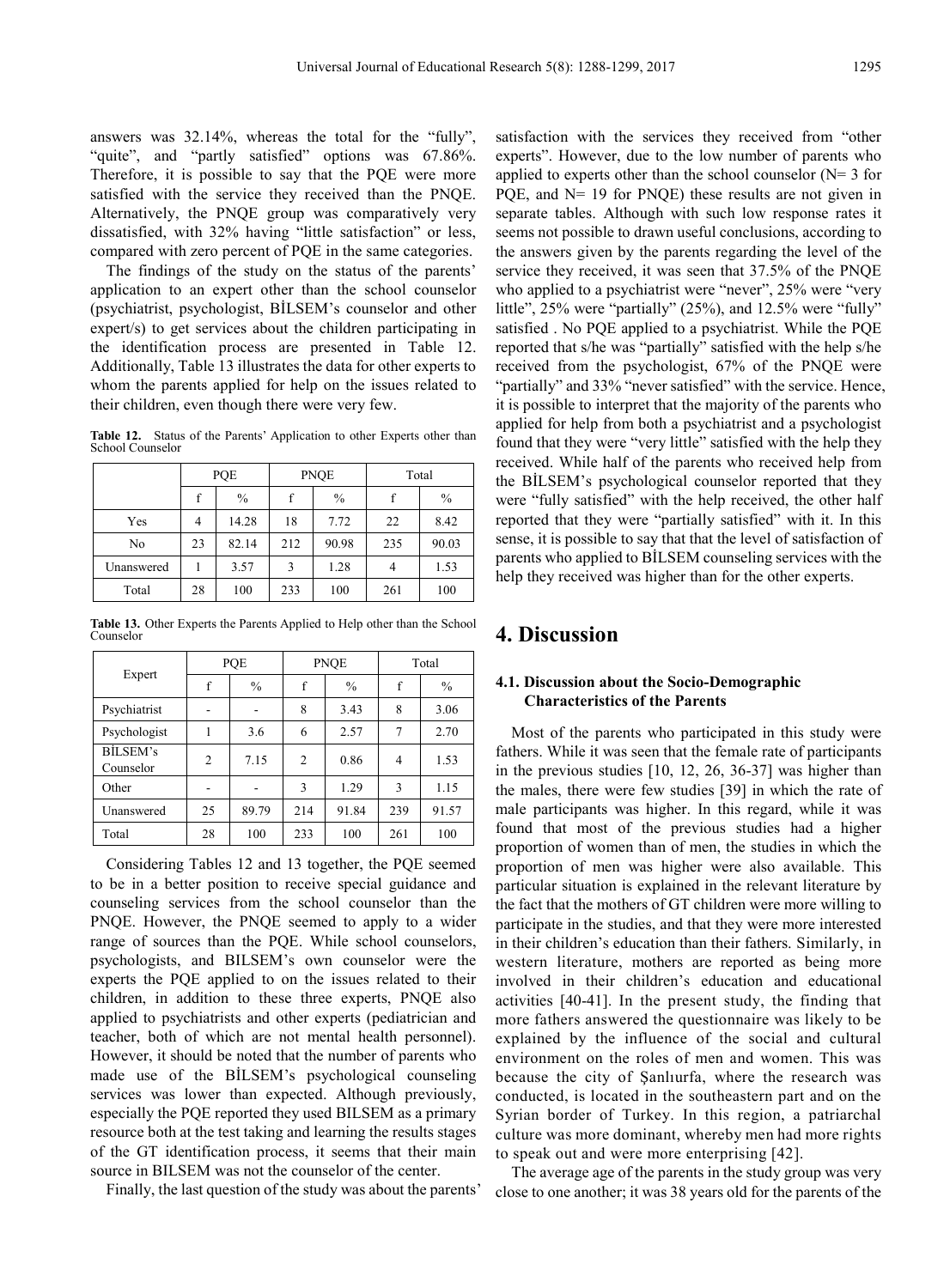students in both groups who qualified and did not qualify for enrollment at BİLSEM. This was consistent with the findings of previous studies [26, 36-37], which demonstrated that GT children were born after their parents were beyond their 20s.

The findings related to the education levels of the families in the study showed that both groups of parents had a high level of education, regardless of whether or not their children did or did not qualify for enrollment. The findings about the high education levels of parents of the GT children are consistent with those of previous studies, which indicated that the parents of GT individuals had a high level of education [10, 12, 26, 36-39]. However, in the present study, the number of PNQEs who held postgraduate degrees exceeded those of the PQE. This may be due to the fact that families with high educational levels increase the educational opportunities for their children, or that their education levels make them more aware of the education of their children. These opportunities might make their children candidates for the GT identification process.

The findings regarding the economic status of the families demonstrated that families of students who participated in the identification process were mostly middle-income and wealthy families; in addition, the PQE were wealthier than the PNQE. This particular finding is compatible with the findings of studies [10, 26, 36], which concluded that the families of GT children were mostly middle-income and wealthy families. Finally, it was found that the majority of the families participating in this study had 2/3 children. The parents with four or more children were more common among the PNQE. Since in the case of four and more children does the percentage of PNQE exceed that of PQE, it is consistent with the relevant literature which indicated that the parents of GT individuals had fewer children [34-35]. This can be explained by the fact that parents of GT children may limit the number of children that they have because they are somewhat more educated and wealthier. However, in the present study, PQE families exceed the PNQE families at the other three categories. Once more the cultural characteristic of the region might have an effect on the results, since it is common to have many children in this part of the country. Childbirth is a guarantee of the social status of both women and men in this region. For this reason, more educated and wealthy families may still be interested in having more than one child even though they have limited the number of children they will have [42].

## **4.2. Discussion about the Parents' Experiences during the Identification Process**

In this study, when the adequacy level of the resources that the participating parents made use of during the application phase were compared, it was found that the adequacy level of the PQE was higher than the PNQE. Another important finding of the study was the fact that participants indicated that one-fifth of the parents entered the process of identification without any information. Hence, it was

revealed that there is a need for the school management and school guidance and counseling services to increase, or make more effective, activities in terms of informing and guiding the parents during the application process.

Additionally, in the present study, the families reported classroom teachers to be an important source and support during all the phases of the identification process of GT individuals. While the PQE reported classroom teachers as the most important source during the first two phases and as the second important source at the third phase of the process, the PNQE reported classroom teacher as the most important source at all three phases. This demonstrates the importance of ensuring that classroom teachers need to be more informed about the GT individual characteristics and the process of identification. The fact that classroom teachers were the most utilized source at almost every stage was a phenomenon [24] that was also found in the findings of previous studies. It is believed that the reason for this is explained primarily by the important role that class teachers played on the students and parents, since the students who participated in the identification process were primary school students (in the school year when this study was conducted,  $2<sup>nd</sup>$  year students were included in the GT identification process). Moreover, the fact that these teachers carefully screened the status of the students they nominated as potentially being GT and established an effective parental relationship, might also affect this particular result. However, if the guidance and counseling services were to be more active in the application, testing, learning the test result stages and regarding the general situation of their students, they might make such a process less distressing for the students and parents. Additionally, according to the findings of this study, as the identification process progressed, BİLSEM became one of the most important sources for the PQE; this particular situation might easily be explained by the increase of the ties of the parents with BİLSEM.

In this study, when the parents were asked about the changes in behavior in the family and the school towards the children after learning the test results, a small percentage of the parents (the total group) answered it positively saying "yes". However, it was found that nearly half of the PQE for BILSEM indicated a change in behavior towards their children within the family and at the school. This result may be due to the fact that the students who successfully qualified to enroll at BİLSEM had more rewarding experiences at the end of the identification process. It was seen that in the PNQE, on the other hand, the change in behavior towards their children in the family and at the schools of the children was found to be very low. However, it should be remembered that the answers given to this question were the subjective evaluations of the parents.

Although in the present study, the nature of some behavioral changes that occurred within the family and school towards the child at the end of the GT individual identification process was specified by some parents, as the number of parents who answered this question was very low,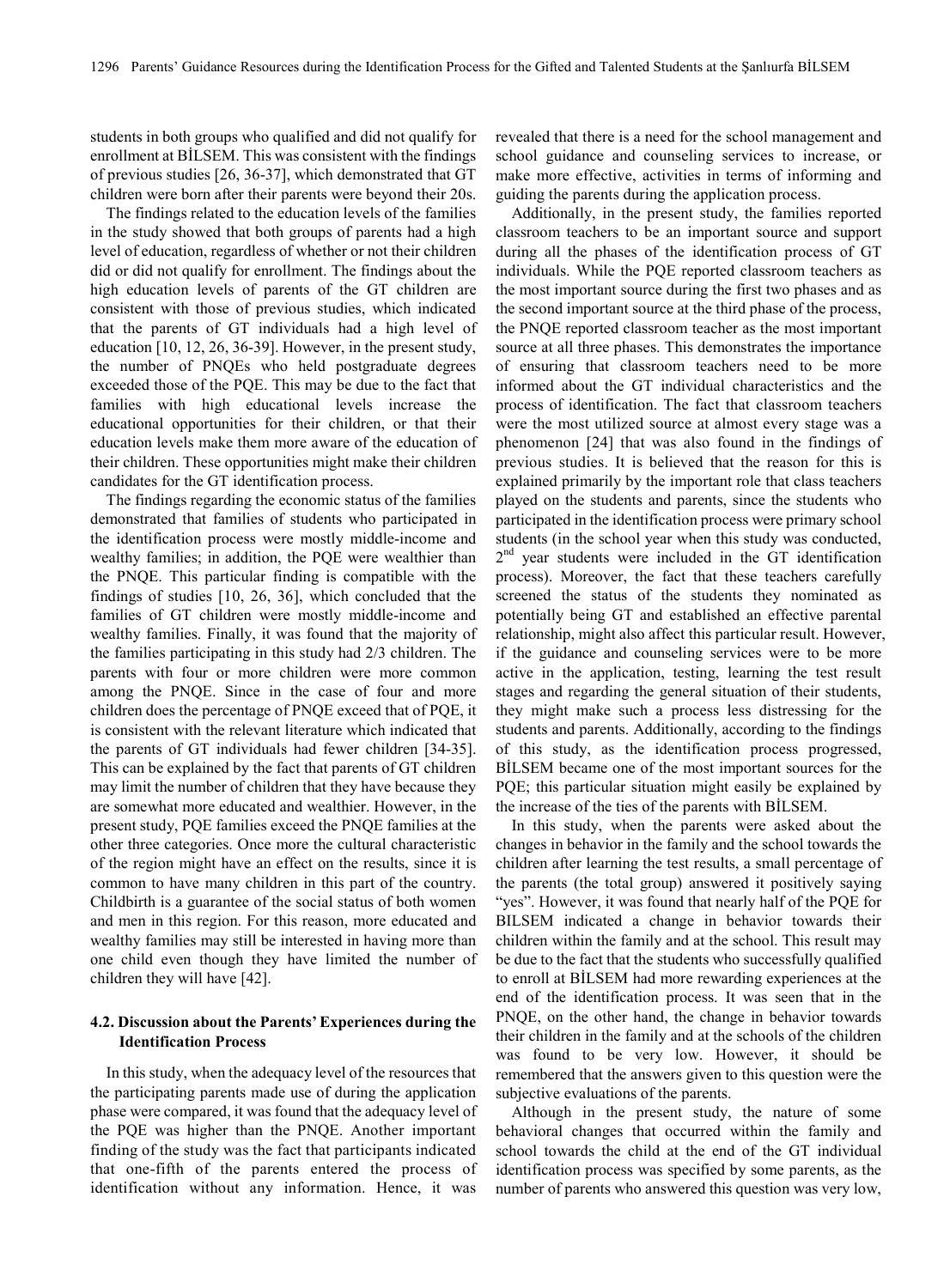it is not possible to consider this data as significant or to discuss these findings. Interestingly, a very high rate of unanswered questions was seen in this part of the study. As noted previously in the findings section, the high rate of unanswered questions might result from several reasons such as the lack of a "none of these sources" option in the questionnaire, or a survey fatigue that the respondents might have suffered at this stage of the study. Additionally, parents might be unwilling to answer open-ended written questions such as the questions asked in this study about the "changes in the behavior towards the child in the family after learning the identification test results" and "changes in the behavior towards the child in the school after learning the identification test results". Considering these limitations of the present study, further studies may use alternative data collection techniques such as interviews or shorter survey instruments.

## **4.3. Discussion about the Sources of Help for the Parents' Guidance Needs and the Level of Their Perceived Satisfaction with this Help**

According to the findings of this study, only a small percentage of the parents whose children participated in the BİLSEM identification process asked for help from the school counselor with their child's problems. It is clearly seen that the PQE received more help from the school counselor than the PNQE. This can be related to the level of education, awareness and needs of the group in question. Moreover, it is seen that most parents who received help from the school counselor found the services they received "partially" satisfactory. In this case, the lack of full satisfaction is a note of caution for the effectiveness of the school guidance and counseling services. It was also found that PQE were more satisfied with the services they received than the PNQE. Failure to qualify does not mean that the participating children and their families need less guidance and counseling support. These children and their families continue to need guidance and counseling, just like those who qualified for enrollment. The fact that they were not satisfied with the support is important in terms of the fact that the school guidance and counseling services need to increase their awareness, and services to meet the needs of this group.

Some of the parents who participated in the study stated that they applied to experts for help other than the school counselor. The rate of parents who applied to other experts was higher among the PQE. The rate of PQEs asking for help from the school counselor, and from other experts, shows that the PQE group made efforts to seek and ask for more help than the PNQE However, the PNQE group who sought help pursued a wider range of sources than the PQE. This finding is consistent with the previous research which revealed that parents tend to use more informal sources before seeking professional expert help [43]. Because, in the present study, although parents seem to be willing to use

formal sources of help (such as counselors, psychiatrists, and psychologists) as well, the number of parents who seek for expert assistance is only about half of the families in the whole group. Moreover, those parents who seek expert assistance seem mostly "partly" or "little" satisfied with the services they received.

#### **4.4. Limitations of the Study**

Some limitations of the present study should be noted in the interpretation and generalization of the findings. The first limitation concerns the study sample. This study was carried out with parents whose children participated in the GT identification process at the Şanlıurfa BILSEM. In order to reflect the general Turkish parents of GT students who attended the GT identification processes, further research could include parents from other regions of Turkey, as well.

Secondly, this study relied on self-reported data. Further research might benefit from the use of alternative measurements, such as the use of observational data to examine parents' actual resources. For instance, data gathered from school and/or BILSEM counseling services may provide detailed information regarding the parents' guidance needs, and their use of these resources before, during and after the identification processes.

Finally, as previously mentioned in the findings section, a high number of unanswered questions were seen in the present study. Alternative explanations for this situation listed as; (1) the lack of a "none" option in the data collection instrument, (2) parents' possible suffering from survey fatigue because of the number of items of the instrument, (3) parents' unwillingness to answer open-ended written questions such as the questions asked in this study about the "changes in the behavior towards the child in the family after learning the identification test results" and "changes in the behavior towards the child in the school after learning the identification test results", and (4) the PNQEs possible low commitment to answer the questions, because of their children's non-acceptance to the program. Using a shorter instrument could be recommended for further studies to attain a better understanding of the experiences of parents whose children attending to the identification process. Additionally, further research might benefit from the use of qualitative inquiry, such as in-depth interviews with parents. By this way, it could be possible to make the parents (both the PQE and the PNQE) more motivated to share their experiences during the process, and as a result learn more about their needs, emotions, and experiences.

# **5. Conclusions**

To conclude, participating in the GT identification process, whether the child has or has not been identified as a GT individual at the end, will generate some results that will affect different areas a child's development throughout their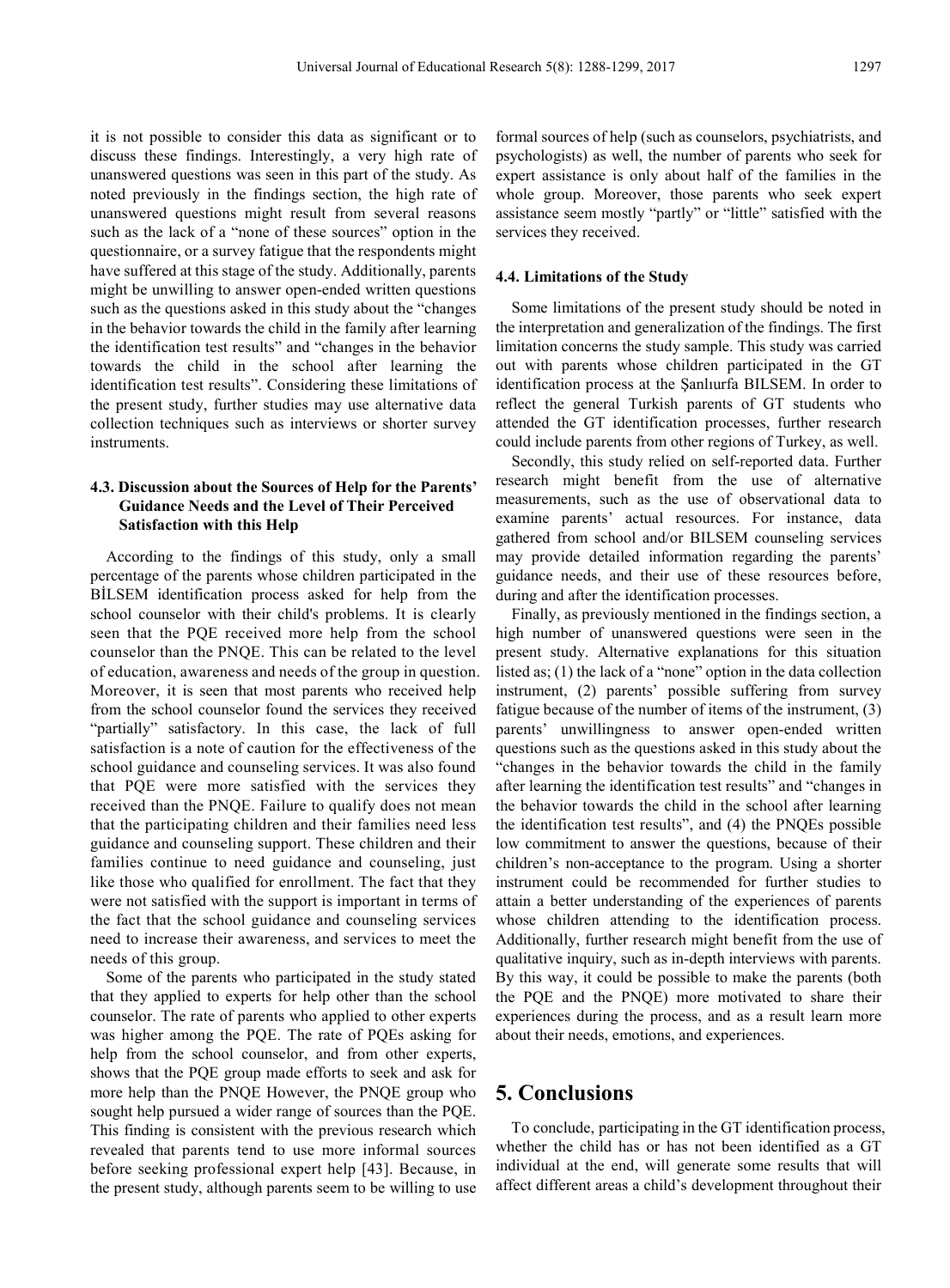lives. Classroom teachers and mental health professionals such as school counselors, BILSEM counselors, psychiatrists, and psychologist should provide support services for the parents of students (and the students) who participate in GT identification processes. The fact that guidance and counseling professionals and services have not taken on a competent role in a process that could have such crucial consequences in one's life draws attention to an important shortcoming in the area.

# **REFERENCES**

- [1] MEB. 2016-2017 Bilim ve Sanat Merkezleri Öğrenci Tanılama Kılavuzu. https://orgm.meb.gov.tr/meb\_iys\_dosyalar/2016\_10/1109390 1\_bilim\_ve\_sanat\_merkezleri\_\_20162017\_kilavuzu.pdf
- [2] B. Sezginsoy-Seker, An Evaluation on Science-art Center Implementation through the BILSEM Teachers' Opinion. Social and Behavioral Sciences, Vol. 46, 1628-1632, 2012.
- [3] F. Şahin, Educational Programs, Services and Support for Gifted Students in Turkey. Journal of Theory and Practice in Education, Vol. 11, No: 4, 1207-1223, 2015.
- [4] R.M. Milgram, Counseling Gifted and Talented Children: A Guide for Teachers, Counselors, and Parents. New Jersey: Ablex Publishing, 1991.
- [5] L.K. Silverman, Counseling the Gifted and Talented. Denver: Love Publishing Company, 1993.
- [6] J. E. Yoo & S. M. Moon, Counseling Needs of Gifted Students: An Analysis of Intake Forms at a University-Based Counseling Center. Gifted Child Quarterly., Vol. 50, No. 1,.52-61, 2006.
- [7] D.F. Dettmann, & N.A. Colangelo. A Functional Model for Counseling Parents of Gifted Students. Gifted Child Quarterly, 24, 158-161, 1980.
- [8] C.F. Lester & R.S. Anderson. Counseling with Families of Gifted Children: The School Counselor's Role, The School Counselor, Vol. 29, No.12, 147-151, 1981.
- [9] U. Davaslıgil, Üstün Çocuklara Sahip Ailelerin Eğitimi [The Education of the Parents of Gifted and Talented Children] T.C. Milli Eğitim Bakanlığı Özel Eğitim Rehberlik ve Danışma Hizmetleri Genel Müdürlüğü. Özel Eğitimde Aile Eğitimi Sempozyumu, 142-148, 2000.
- [10] F. Karakuş, Üstün Yetenekli Çocukların Anne Babalarının Karşılaştıkları Güçlükler [Difficulties that Families of Gifted Students Face]. Mersin Üniversitesi Eğitim Fakültesi Dergisi,[Mersin University Journal of the Faculty of Education] 6-1, 127-144, 2010.
- [11] M. Z., Leana-Tascilar, M. Ozyaprak, & O. Yilmaz, An Online Training Program for Gifted Children's Parents in Turkey. Eurasian Journal of Educational Research, Vol. 65, 147-164 10.14689/ejer.2016.65.09, 2016.
- [12] Ü. Oğurlu &, Y. Yaman, Guidance Needs of Gifted and Talented Children's Parents. Turkish Journal of Giftedness and Education, Vol. 3, No. 2, 81-94, 2013.
- [13] H. Öztop, Anne ve Babaların Ebeveyn Eğitimine İlişkin Bilgi İhtiyacının Belirlenmesi [An Investigation of the Parents' Needs of Parenetal Education]. Hacettepe Üniversitesi. Sağlık Bilimleri Enstitüsü. Bilim Uzmanlığı Tezi, Ankara, 1994.
- [14] A. G. Saranlı & E. N. Metin Saranlı, SENG Üstün Yetenekliler Aile Eğitimi Modelinin Üstün Yetenekli Çocuklar ve Ailelerine Etkileri [The Effects of the SENG Gifted and Talented Family Education Model on Gifted Children's Families]. Eğitim ve Bilim, Vol, 39, No. 175, 1-13, 2014.
- [15] B. Suarez, A Therapeutic Module Designed to be Delivered to Parents Whose Children were Recently not Accepted into the Gifted Program. Widener University. School of Human Service Professions. Unpublished Doctoral Dissertation, 2008.
- [16] S. Wood, Gifted and Talented Adolescents' Experiences in School Counseling. The College of William & Mary. School Of Education. Department of Counselor Education. Unpublished Doctoral Dissertation, 2006.
- [17] K. E. Ablard & W. D. Parker, Parents' Achievement Goals and Perfectionism in Their Academically Talented Children. Journal of Youth & Adolescence. December, Vol.26, No.6, 651-667, 1997.
- [18] İ. Akar, İlköğretim Kademesindeki Üstün Yetenekli Öğrencilerin Rehberlik Gereksinimlerinin Ebeveynlerinin ve Öğretmenlerinin Görüşlerine Dayalı Olarak Belirlenmesi [Determination of the Primary School Gifted and Talented Students' Guidance Needs Based on Their Parents' and Teachers' Views]. Anadolu Üniversitesi. Eğitim Bilimleri Enstitüsü. Yayınlanmamış Yüksek Lisans Tezi [Unpublished Master Dissertation]. Eskişehir, 2010.
- [19] F. Akarsu, Üstün Yetenekli Çocukların Ailelerinin Sorunları [Problems of the Families of Gifted and Talented Children]. Üstün Yetenekli Çocuklar Seçilmiş Makaleler [Selected Papers on Gifted Children]. İstanbul, Çocuk Vakfı Yayınları. 448-458, 2004.
- [20] J. Freeman, The Psychology of Gifted Children: Perspectives on Development and Education. Great Britain. John Wiley and Sons, 1985.
- [21] L. S. Hollingsworth, Children Above 180 IQ Stanford Binet: Origin and Development. New York: World Book., 1942.
- [22] G.T. Betts & M. Neihart, Profiles of the Gifted and Talented. Gifted Child Quarterly, Vol. 32, No:2, 248-253, 1988.
- [23] M. Neihart,. Services that Meet Social and Emotional Needs of Gifted Children. In J. H. Purcell & R. D. Eckert (Eds.), Designing Services and Programs for High Ability Learners: A Guidebook for Gifted Education. California: Corwin Press. 2006.
- [24] L. Novatna, & J. Sejvalová. Education of the Gifted in the Czech Republic. Development of Human Potential: Investment into Our Future (Eds. Mönks, F. J. & Wagner, H.). ECHA. 2002
- [25] L. K. Silverman, & K. Kearney, Parents of the Extraordinarily Gifted. Advanced Development Journal. Vol. 1, 41-56, January, 1989.
- [26] L. A. Wingers, Parents' Help Seeking During The Gifted İdentification Process: Formal and Informal Sources of Support. Capella University. Harold Abel School of Social and